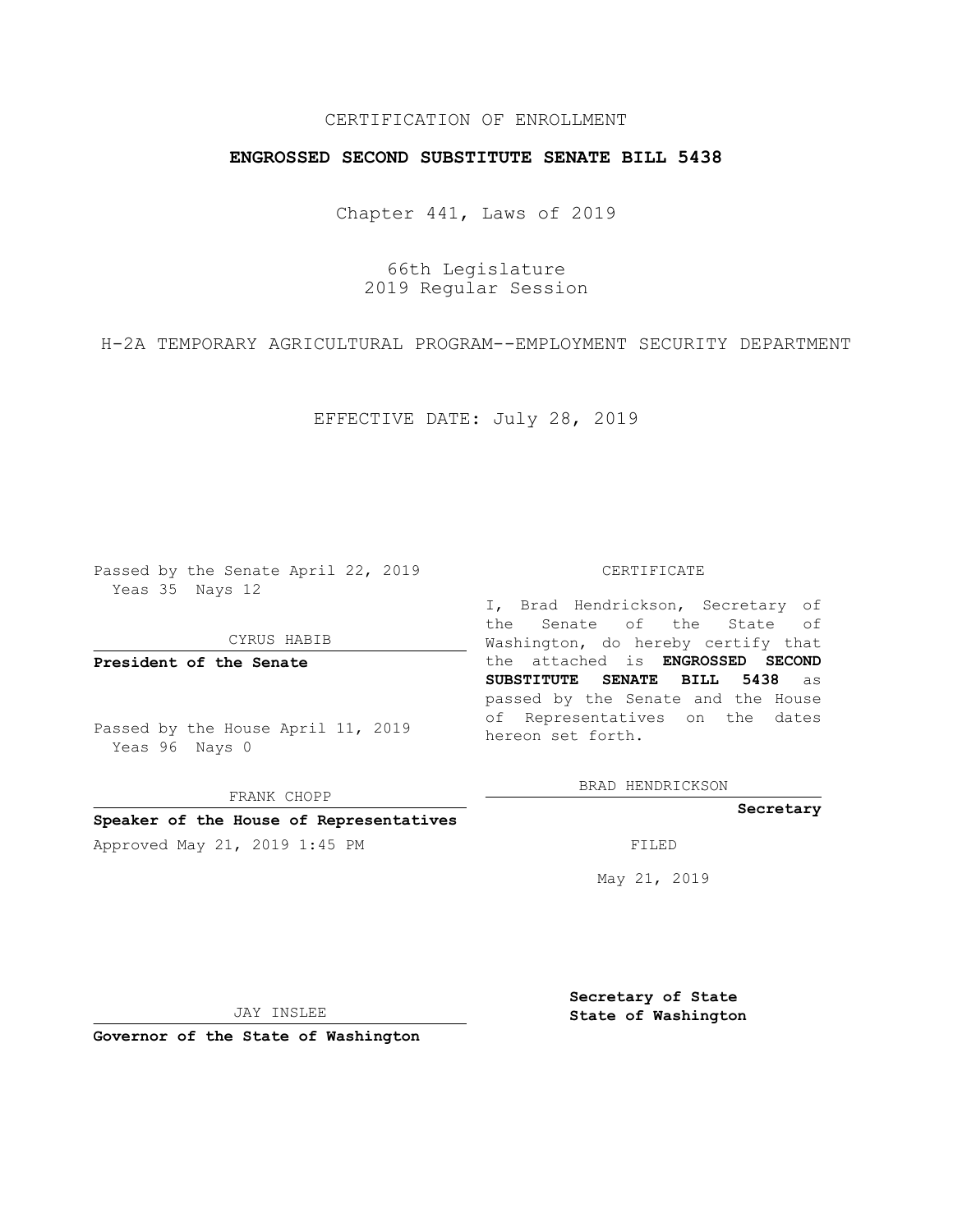### **ENGROSSED SECOND SUBSTITUTE SENATE BILL 5438**

AS AMENDED BY THE HOUSE

Passed Legislature - 2019 Regular Session

## **State of Washington 66th Legislature 2019 Regular Session**

**By** Senate Ways & Means (originally sponsored by Senators McCoy, Saldaña, Conway, Van De Wege, Keiser, Rolfes, Wellman, Dhingra, Hasegawa, and Kuderer; by request of Employment Security Department)

READ FIRST TIME 03/01/19.

 AN ACT Relating to establishing the office of agricultural and seasonal workforce services within the employment security department; and adding a new chapter to Title 50 RCW.

BE IT ENACTED BY THE LEGISLATURE OF THE STATE OF WASHINGTON:

 NEW SECTION. **Sec. 1.** The legislature finds that the agricultural industry in the state of Washington employs more than one hundred thousand workers per year and brings more than seven billion dollars of economic activity to our state. This industry and its workers are a vital part of Washington's role in the global economy. The legislature further finds the number of the H-2A temporary agricultural workers coming into the state of Washington to harvest crops has grown by more than one thousand percent since 2007 and the funding provided by the federal government is insufficient to adequately ensure the protection of workers and growers. The legislature also finds the need to ensure this growth does not have an adverse impact on the domestic agricultural labor force.

 The legislature declares it to be in the public interest to clarify the state's role in the H-2A temporary agricultural program to provide adequate protections for foreign and domestic workers and provide education and outreach opportunities to help growers maintain 21 the stable workforce they need.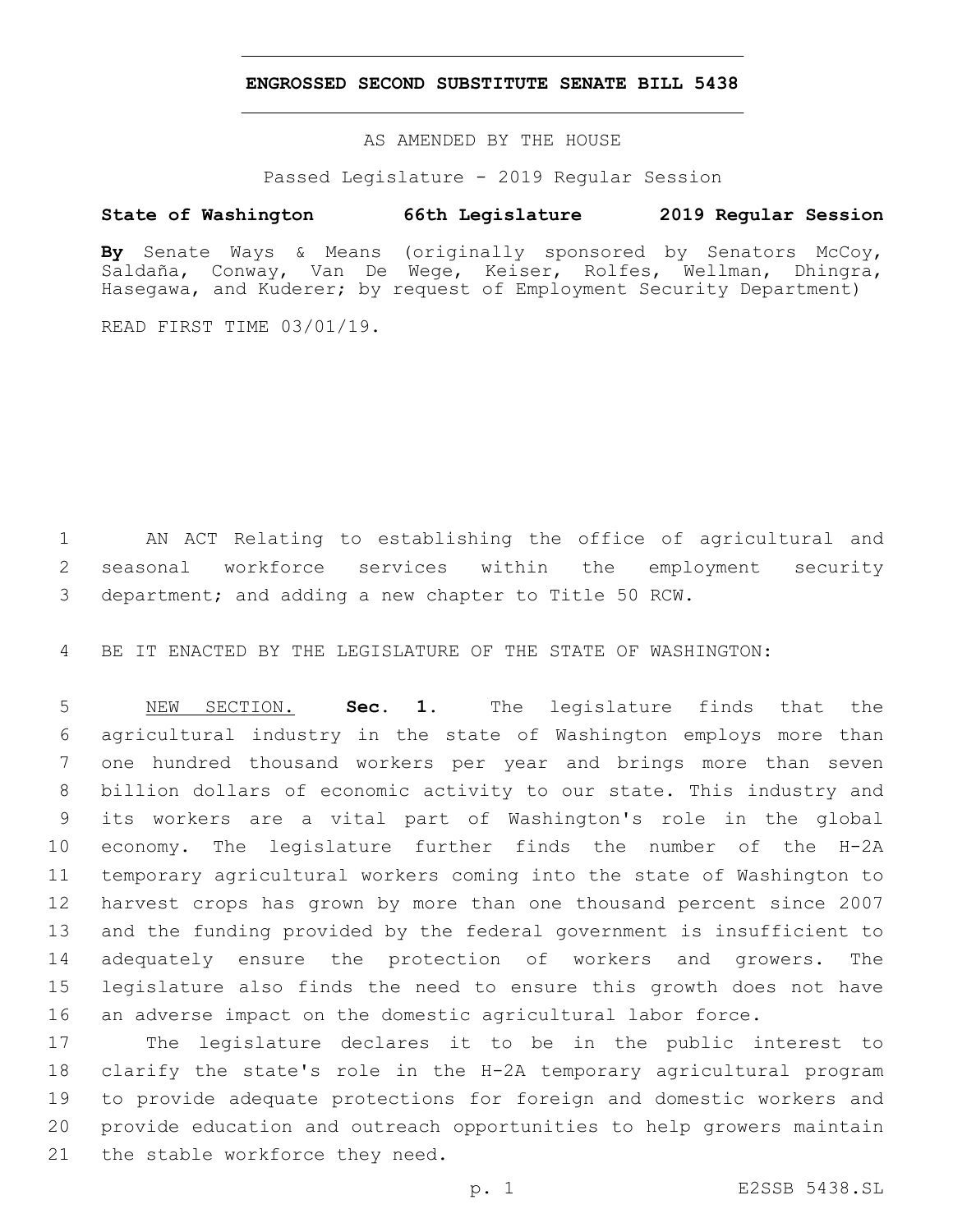NEW SECTION. **Sec. 2.** The definitions in this section apply throughout this chapter unless the context clearly requires otherwise.

 (1) "Commissioner" means the commissioner of the employment 5 security department.

(2) "Department" means the employment security department.

 (3) "Employer" has the same meaning as in 20 C.F.R. Sec. 655.103. "Employer" also includes a "fixed-site employer," as defined in 20 C.F.R. Sec. 655.103, and an employer in a "joint employment" relationship, as defined in 20 C.F.R. Sec. 655.103.

 (4) "Field check" means an unannounced inspection and audit of an employer to determine and document whether the employer is providing wages, hours, and working and housing conditions as specified in the employer's approved H-2A application, as required by the United 15 States department of labor.

 (5) "Field visit" means a scheduled visit to an employer's premises where H-2A workers work, live, and gather to discuss employment services and other employment-related programs with workers, as required by the United States department of labor.

 (6) "H-2A application" means an agricultural food processing clearance order form ETA 790 that describes the material terms and conditions of employment and is submitted in connection with a future application for temporary employment certification for H-2A workers to the United States department of labor under 20 C.F.R. Part 655, as 25 amended.

 (7) "H-2A worker" means any temporary foreign worker who is lawfully present in the United States to perform agricultural labor or services of a temporary or seasonal nature pursuant to Title 8 U.S.C. Sec. 1101(a)(15)(H)(ii)(a) of the immigration and nationality 30 act, as amended.

 (8) "Office" means the office of agricultural and seasonal workforce services established in section 3 of this act.

 NEW SECTION. **Sec. 3.** (1) The office of agricultural and seasonal workforce services is established within the department.

35 (2) The duties of the office are:

 (a) Processing and adjudicating foreign labor certification 37 applications from employers;

 (b) Processing complaints consistent with 20 C.F.R. Part 658, 39 Subpart E;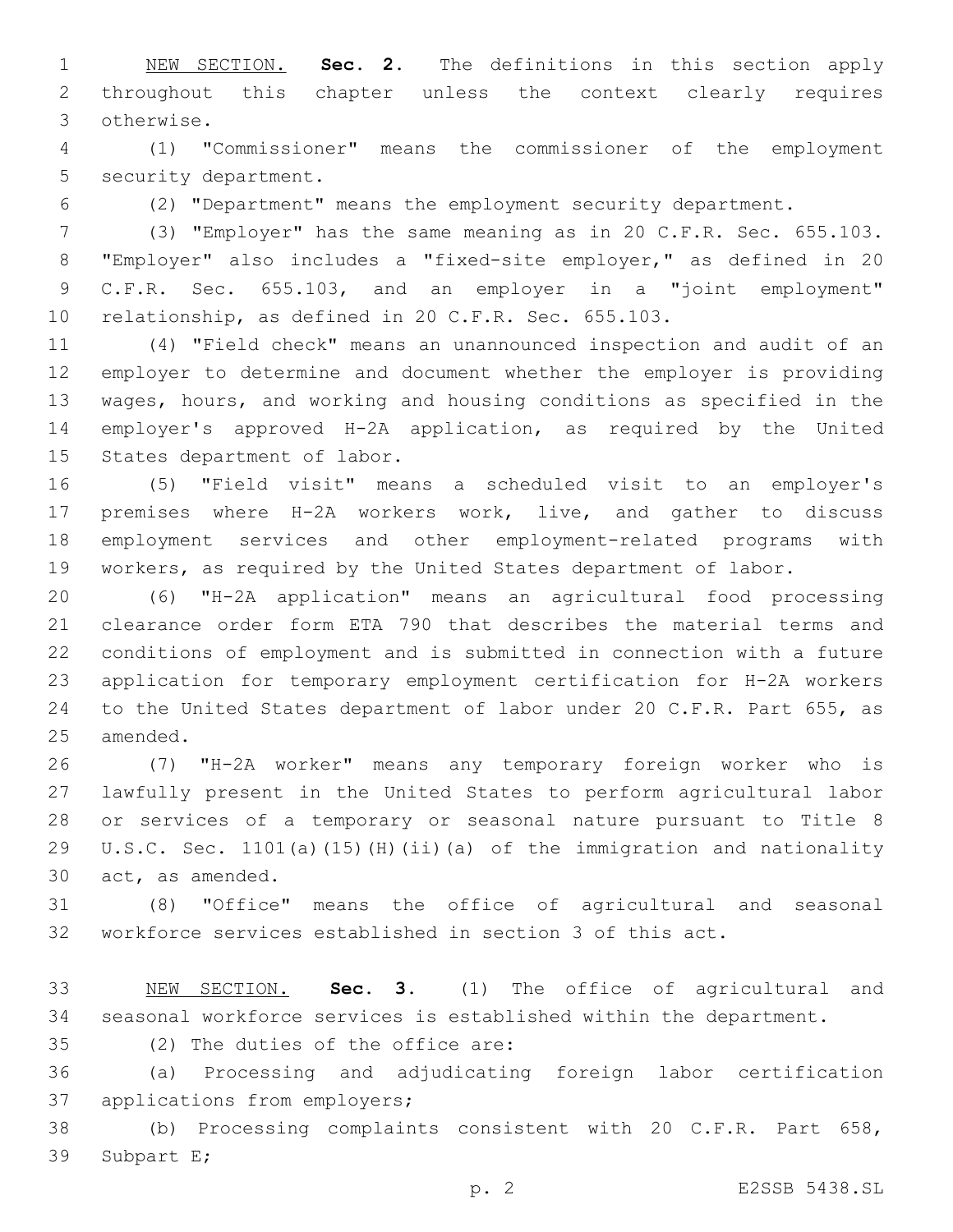(c) Conducting field checks and field visits, as required by the United States department of labor. When conducting a field check, the office shall coordinate, to the extent possible, with the department of labor and industries, department of health, and department of agriculture in order to limit disruption to agricultural employers 6 and efficiently use government resources;

 (d) Administering the discontinuation and reinstatement of services process pursuant to 20 C.F.R. Part 658, Subpart F; and

 (e) Conducting training and outreach activities to employers who are using agricultural and seasonal workforce services and programs 11 within the employment security department.

 NEW SECTION. **Sec. 4.** (1) An employer must submit an H-2A application in the manner and on a form prescribed by the department. The H-2A application is not subject to chapter 50.13 RCW.

(2) The department may not process an H-2A application if the:

 (a) Employer refuses to agree to be subject to field checks and 17 field visits; or

 (b) Department discontinued services to the employer pursuant to 20 C.F.R. Part 658, Subpart F and that discontinuation remains in 20 effect.

 NEW SECTION. **Sec. 5.** (1) The commissioner shall appoint an advisory committee to review issues and topics of interest related to this chapter.

(2)(a) The committee is composed of eight voting members:

 (i) Four voting members representing agricultural workers' interests: One of whom shall be a farmworker; and all of whom shall be appointed from a list of at least four names submitted by a 28 recognized statewide organization of workers;

 (ii) Four voting members representing agricultural employers: One of whom shall be an agricultural employer; and all of whom shall be appointed from a list of at least four names submitted by a recognized statewide organization of agricultural employers; and

 (iii) One ex officio member, without a vote, shall represent the 34 department and serve as the chair.

 (b) The department of labor and industries, department of health, and department of agriculture shall each have one nonvoting ex 37 officio member serve on the advisory committee.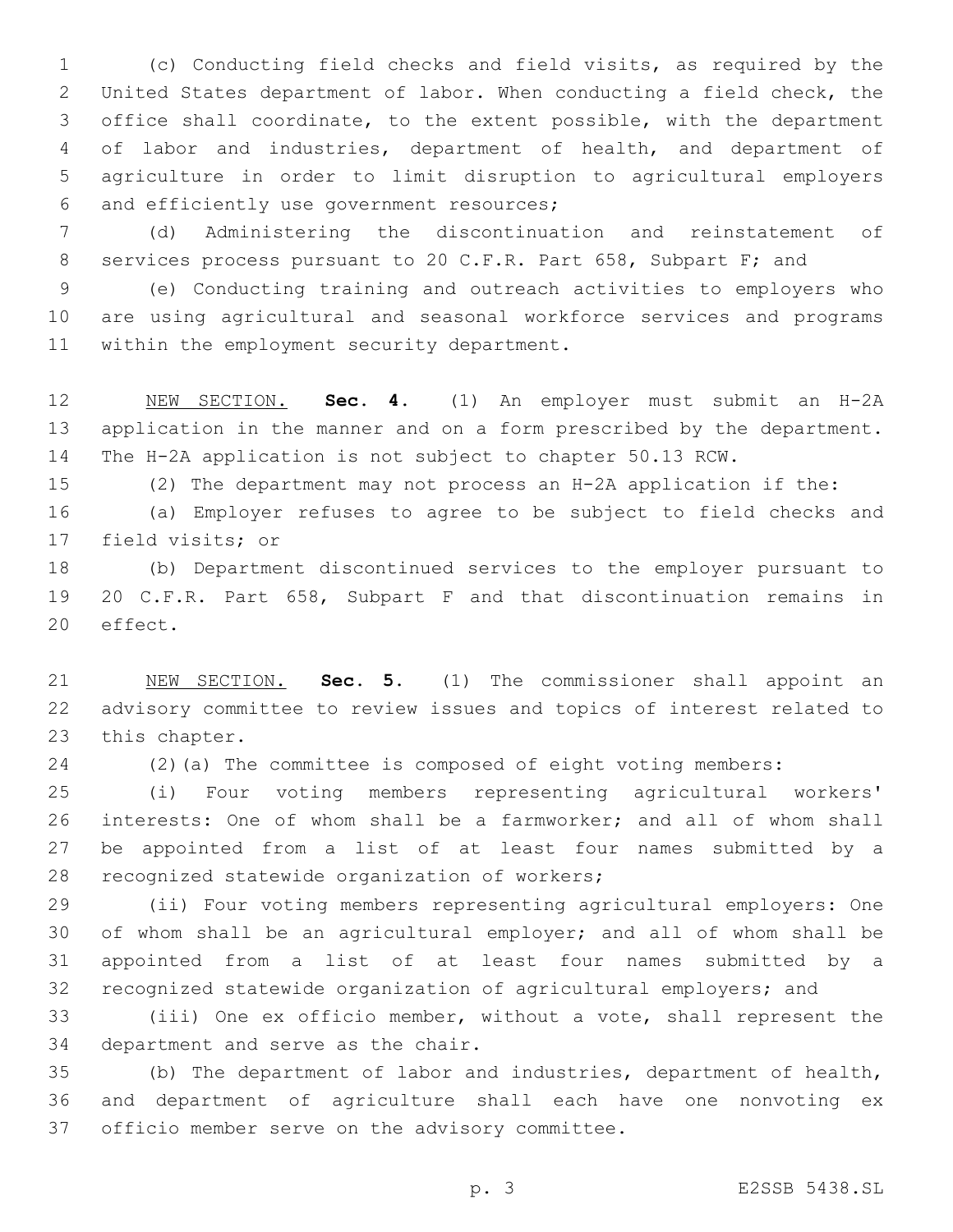(3) On issues and topics of interest related to this chapter, the committee shall provide comment on department rule making, policies, implementation of this chapter, and initiatives, and study issues the committee determines require consideration.4

 (4) In even years, the committee shall submit a report to the 6 governor and the legislature by October 31st that:

 (a) Identifies and recommends approaches to increase the effectiveness of the employment security department's recruitment process as part of the H-2A application. If deemed advisable by the committee, the report may include recommended changes to state law that would lead to increased recruitment and hiring of domestic workers in agricultural employment in Washington; and

 (b) Analyzes the costs incurred by the office to administer the H-2A program, the funds to administer other department programs for farmworkers, and the amount of funds allocated by the federal government to administer the H-2A program and all other agricultural 17 programs within the department.

 (5) The committee members shall serve without compensation, but are entitled to reimbursement for travel expenses as provided in RCW 43.03.050 and 43.03.060. The committee may utilize department personnel and facilities as it needs, without charge.

 NEW SECTION. **Sec. 6.** If any part of this act is found to be in conflict with federal requirements that are a prescribed condition to the allocation of federal funds to the state or the eligibility of 25 employers in this state for federal unemployment tax credits, the conflicting part of this act is inoperative solely to the extent of 27 the conflict, and the finding or determination does not affect the operation of the remainder of this act. Rules adopted under this act must meet federal requirements that are a necessary condition to the receipt of federal funds by the state or the granting of federal unemployment tax credits to employers in this state.

 NEW SECTION. **Sec. 7.** If any provision of this act or its application to any person or circumstance is held invalid, the remainder of the act or the application of the provision to other persons or circumstances is not affected.

 NEW SECTION. **Sec. 8.** Sections 1 through 6 of this act constitute a new chapter in Title 50 RCW.